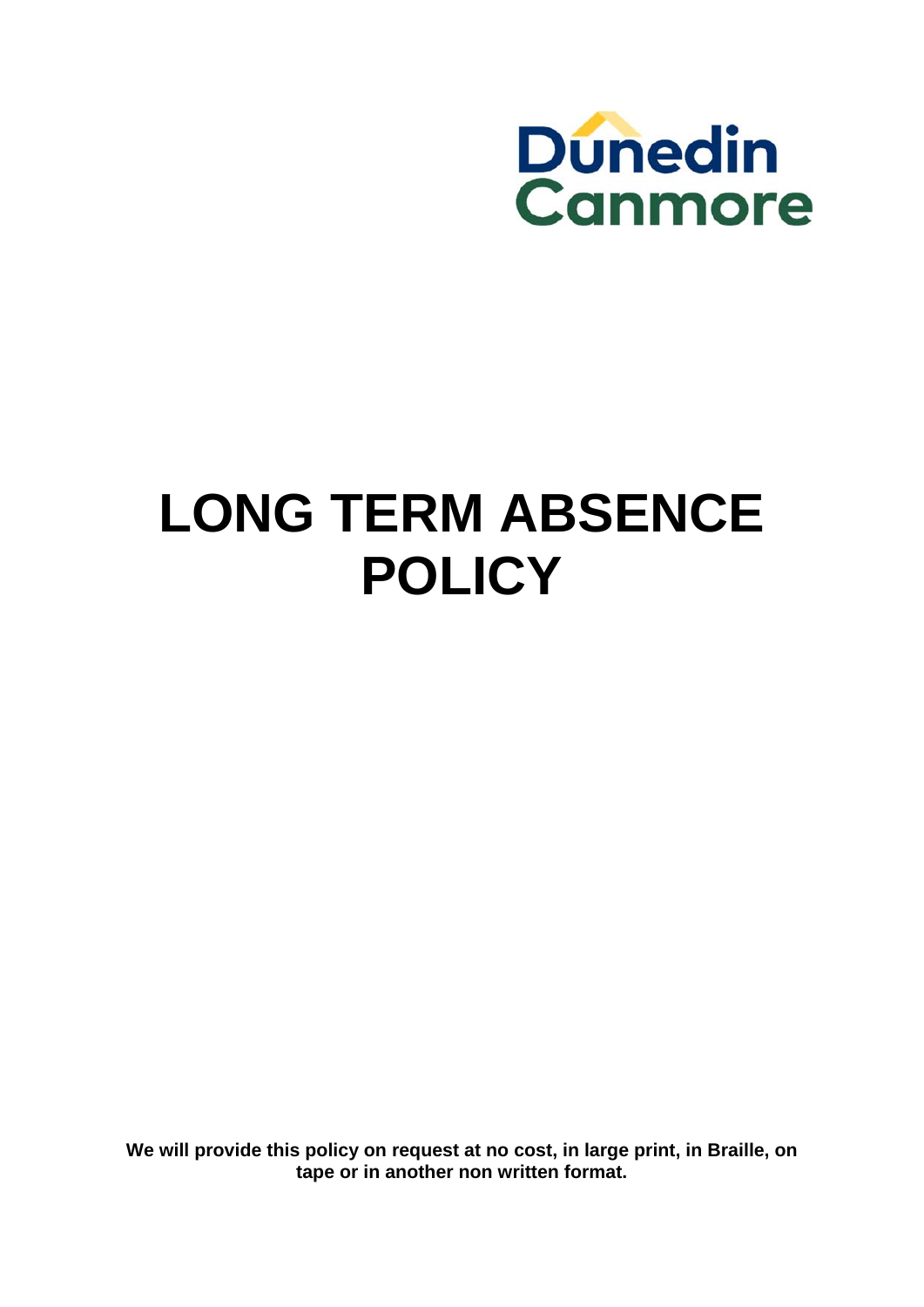## **Long Term Absence**

In all cases of sickness absence, the aim of the Group is to be as supportive as possible of employees, whilst still taking into account the need to maintain high standards of service to tenants and the wider public, and the carrying out of all activities within the required timescales.

## **Reporting Absence**

If an employee is unable to attend work they must contact their Line Manager (or agreed alternative) at least one hour (Hostel employees at least two hours if on an early shift and four hours if on back or night shift) before the normal start time, on the first day of absence, giving full medical reasons for non‐attendance, the anticipated date of return (if known) and any deadlines or work issues which might be affected by their absence.

Contact should be made in person by telephone, only if it is impossible to make contact personally a message be passed on by a relative or friend. Texting, voicemails, emailing or any other method is not acceptable.

The Line Manager should record the absence when an employee phones in to report that he/she is unable to come to work due to sickness. This includes recording when the call was made, the stated reason for the absence and how long the employee expects to be absent.

## **Maintaining Contact**

The employee must keep their Line Manager advised if their absence continues. In the case of an expected long term absence the employee must agree a time to contact their Line Manager to provide an update.

If the employee fails to keep in touch, the Group reserves the right to initiate and maintain contact with them.

## **Certificates**

For absences of up to seven consecutive days (including rest days) the employee will complete the Organisation's Self Certification Form with their Line Manager. This will be completed on their return to work or at the first meeting.

If the illness lasts eight or more consecutive days, the employee will need to obtain a Statement of Fitness for Work Certificate (or Fit Note) from their GP or Hospital Medical Certificate (as appropriate) and pass to the Line Manager immediately upon receipt and not retained until they return to work. This also applies to subsequent certificates that may be issued. The Statement of Fitness for Work must cover the whole period of absence.

The "Fit Note" allows the doctor to advise if the employee is 'unfit for work' or 'may be fit for some work'. GPs now have to advise on fitness for work in general rather than fitness for the employee's specific job.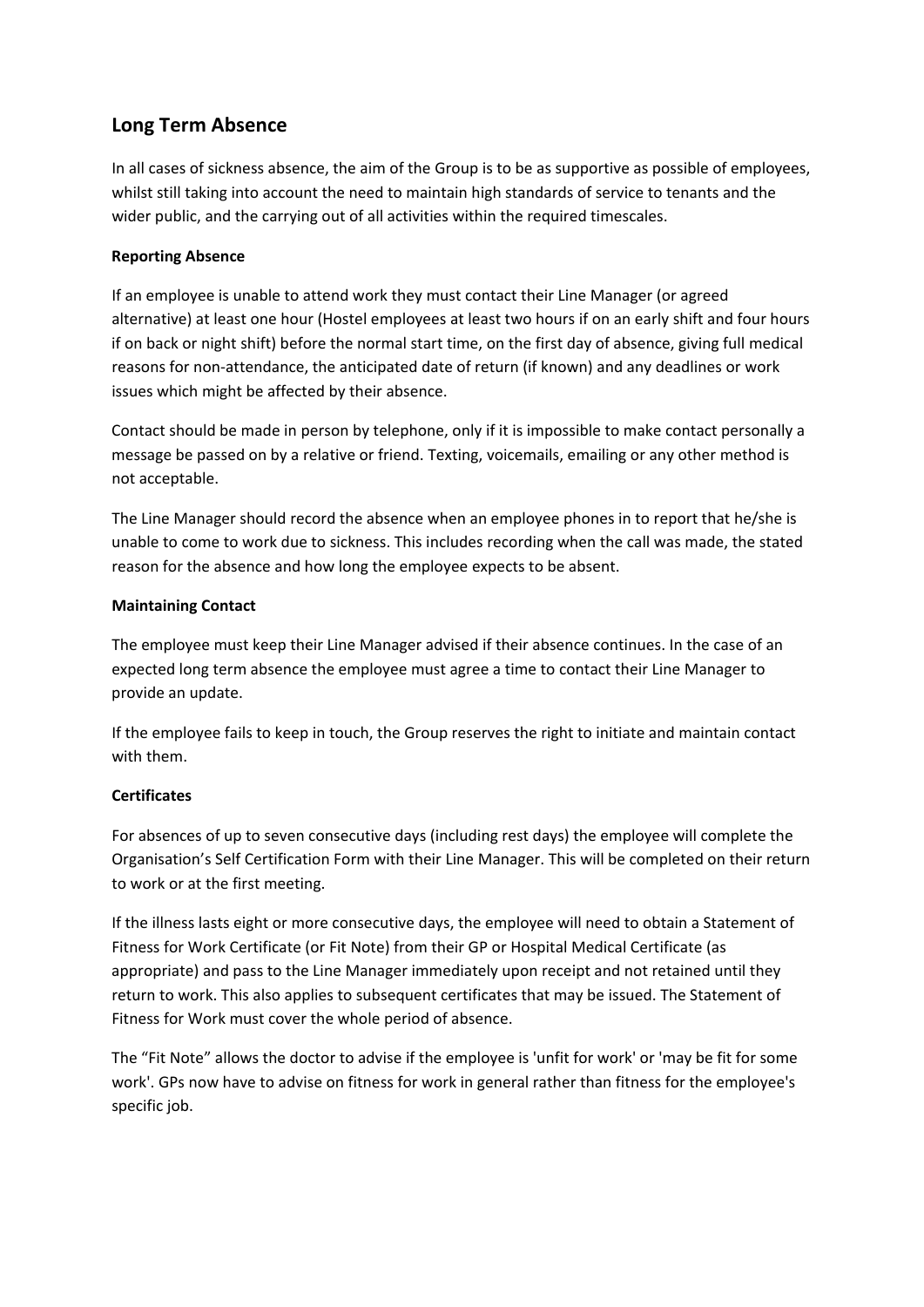#### **Keeping in touch**

After approximately four continuous weeks' absence covered by medical certificates, the Line Manager and a manager colleague will arrange to meet the employee, who may choose to be accompanied.

The purpose of these visits are to keep in regular contact with the employee about their absence, be clear about their sick pay, communicate any updates or other important workplace changes. In some circumstances it might be best just to keep in touch and give them the time they need to get better

There may be an occasion when the Line Manager may need to ask the employee for permission to contact their GP, or arrange for the employee to attend an appointment with the Group's Occupational Health Advisors, to assess :

- When a return to work will be possible
- Will there be a full recovery and is a return to the same work advisable?
- Should it be phased may be part-time or flexible hours to begin with?
- Whether the employee is disabled ‐ if so, reasonable adjustments must be made so they can return to work
- Whether a return to lighter, less stressful, work would be advisable.

Subsequent meetings may be arranged should the employee continue to be absent from work in order to facilitate a return to work. It is also expected that an acceptable level of contact is maintained between the Line Manager and the employee.

The Line Manager will ensure that brief notes of each meeting are produced, with a copy being given to the employee, a copy to the Line Manager, and a copy placed in the employee's personnel file.

Employees who receive allowances relating to their role that may be affected by periods of long term absence; may have their allowance payments reviewed depending on qualification criteria for such allowances taking into account whether remuneration or not.

## **Medical Advice**

Seek medical advice, if appropriate, to determine whether there is any underlying medical cause for the employee's frequent absences.

Contact the Employee Relations team for advice and guidance to obtain consent to access medical records to authorise the release of any medical report from the doctor to the Group or to arrange an Occupational Health examination. The Group will meet all costs associated with any such examination and/or medical reports.

## **Return to Work**

An employee should not return to work before the day advised by their GP/Hospital. If an employee feels able to return to work earlier than advised, they can only return to work if their Doctor issues a new medical certification or letter stating the new date they can return. This must be passed to the Line Manager.